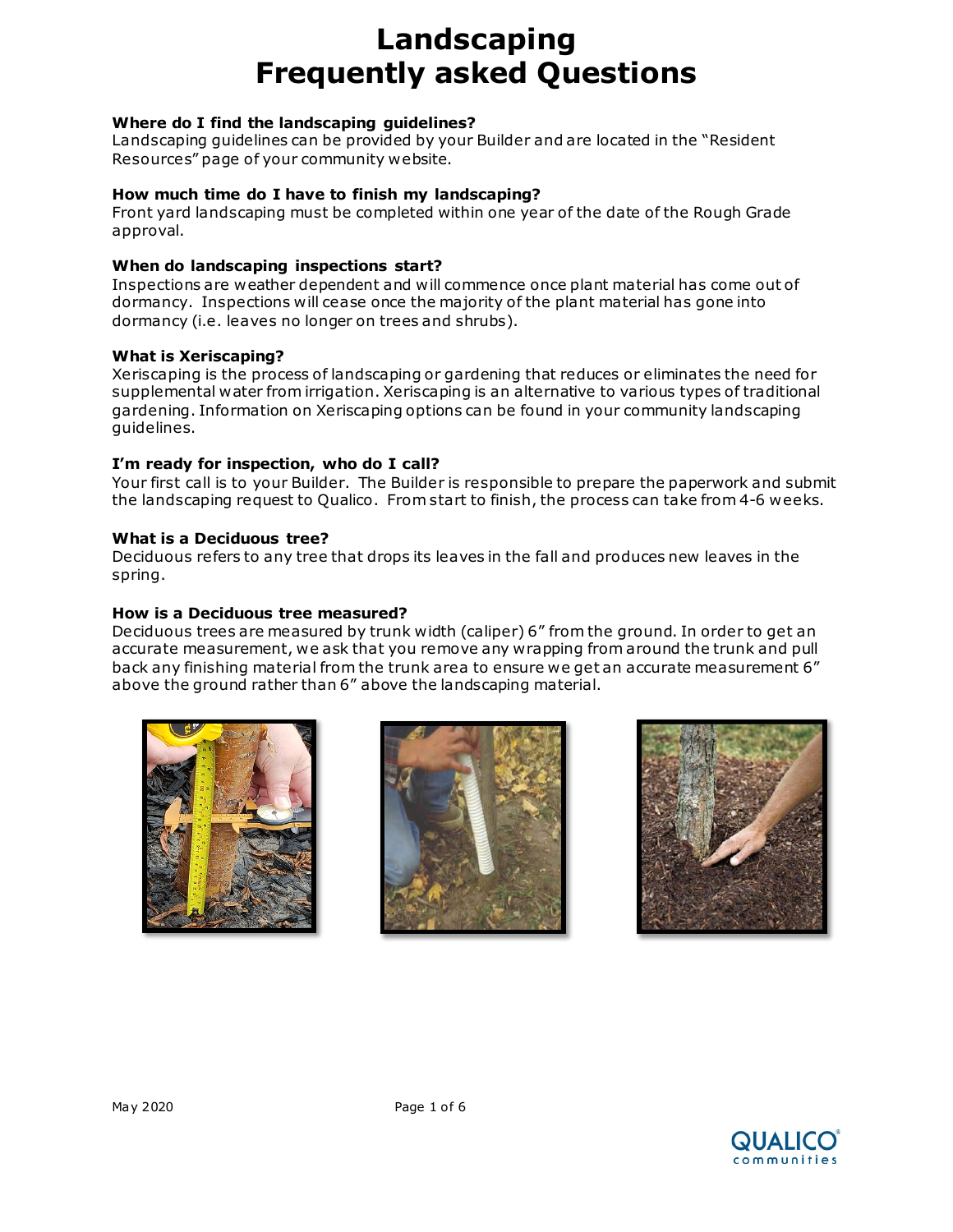### **What is a Coniferous tree?**

Coniferous trees are often referred to as evergreens. The name is associated with trees that have needles instead of leaves. A coniferous tree is any tree that reproduces via cones (Fir, Larch, Pine or Spruce).

### **How is a Coniferous tree measured?**

Coniferous trees are measured by height.







### **How are shrubs measured?**

Shrubs are measured by height or spread. See the Landscaping Guidelines for your community for minimum size requirements.

# **What other plant types can be used in place of shrubs?**

Decorative grasses, rose bushes, and perennials can be used toward the shrub count. If you choose to plant perennials, two perennial plants would count as one shrub, (1 Lily plants and 1 Peony plant = 1 shrub). Height or spread sizes would be the same as shrub requirements.

# **What is considered my front yard?**

Orange areas denote what is considered the front yard. Red areas can be finished with stone, mulch etc. (Gravel and/or road crush will not be approved)

If you have a separate sidewalk, the area between the sidewalk and the road will be landscaped by the Developer. Maintenance of this area is the responsibility of the homeowner.



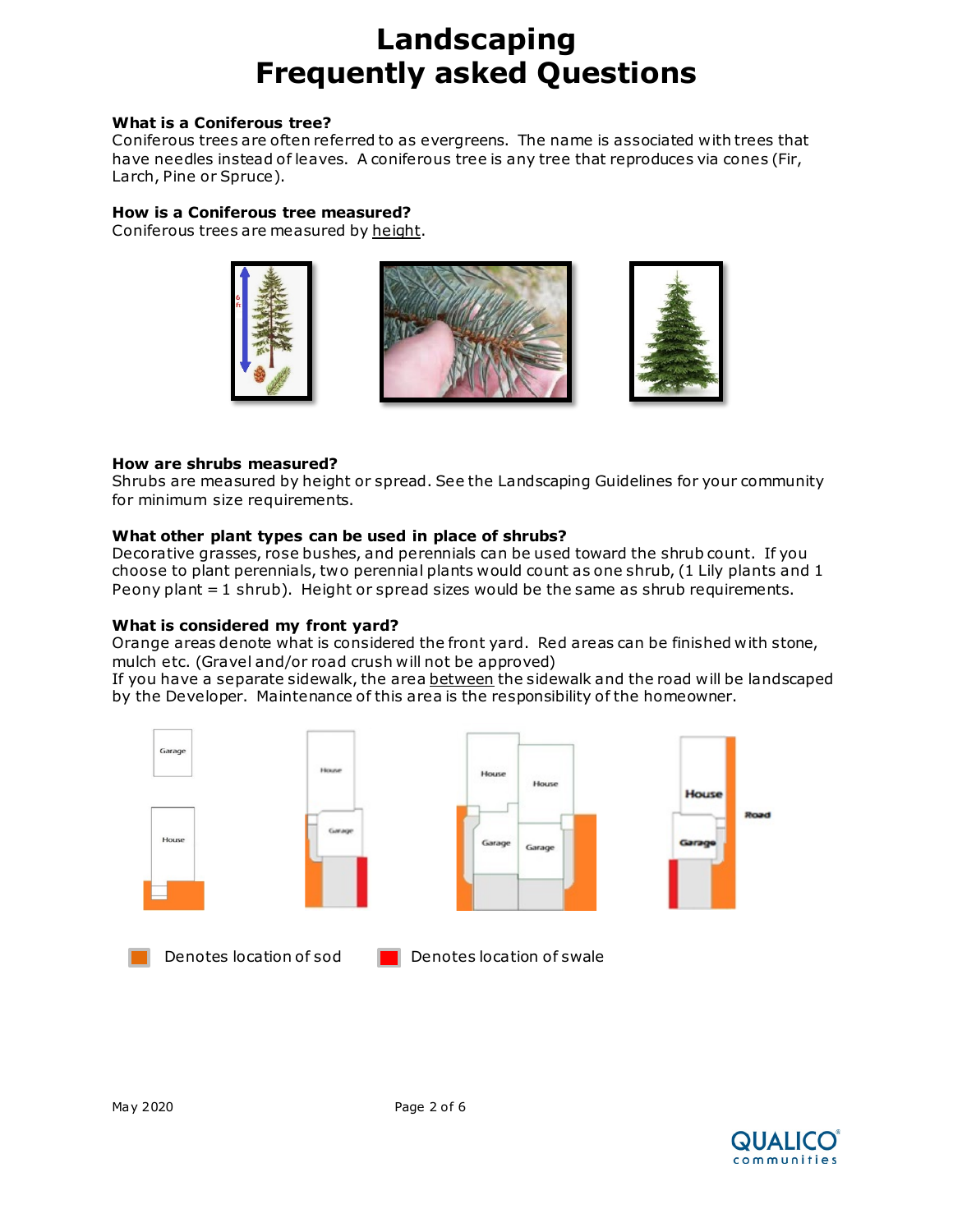### **What about the narrow strip of land between me and my neighbor?**

This area is called the swale. It is graded to move water toward the street and away from your foundation. Finishing landscape material such as sod, stone, and mulch can be used in the swale. Gravel and road crush will **not** be approved.





#### **There is already a tree in my front yard. Does it count toward my landscaping requirements?**

These tree(s) were planted by the Developer. Whether they are on the front lawn, or the boulevard in front of your house, they will not be counted toward your landscaping requirement.





# **Is a Juniper or Cedar considered a tree?**

We do not consider Cedars or Junipers to be trees. You may plant them in your yard, but they will be counted as shrubs, not trees.

# **There isn't enough room in my front yard to plant a tree.**

Although it may appear there is no room for a tree, this is rarely the case. Usually, trees may be hand dug within 1 meter of the utility lines. The location and planting of the trees is the responsibility of the homeowner in consultation with the appropriate governing utility authorities, and the landscaper. It is not the responsibility of the Builder or Developer.

- Contact "Alberta One Call" to have the utility locations identified and a report will be provided to you noting their locations
- Review the locations and options available to you with your landscaper
- Explore the species of trees suited to the challenges of your lot

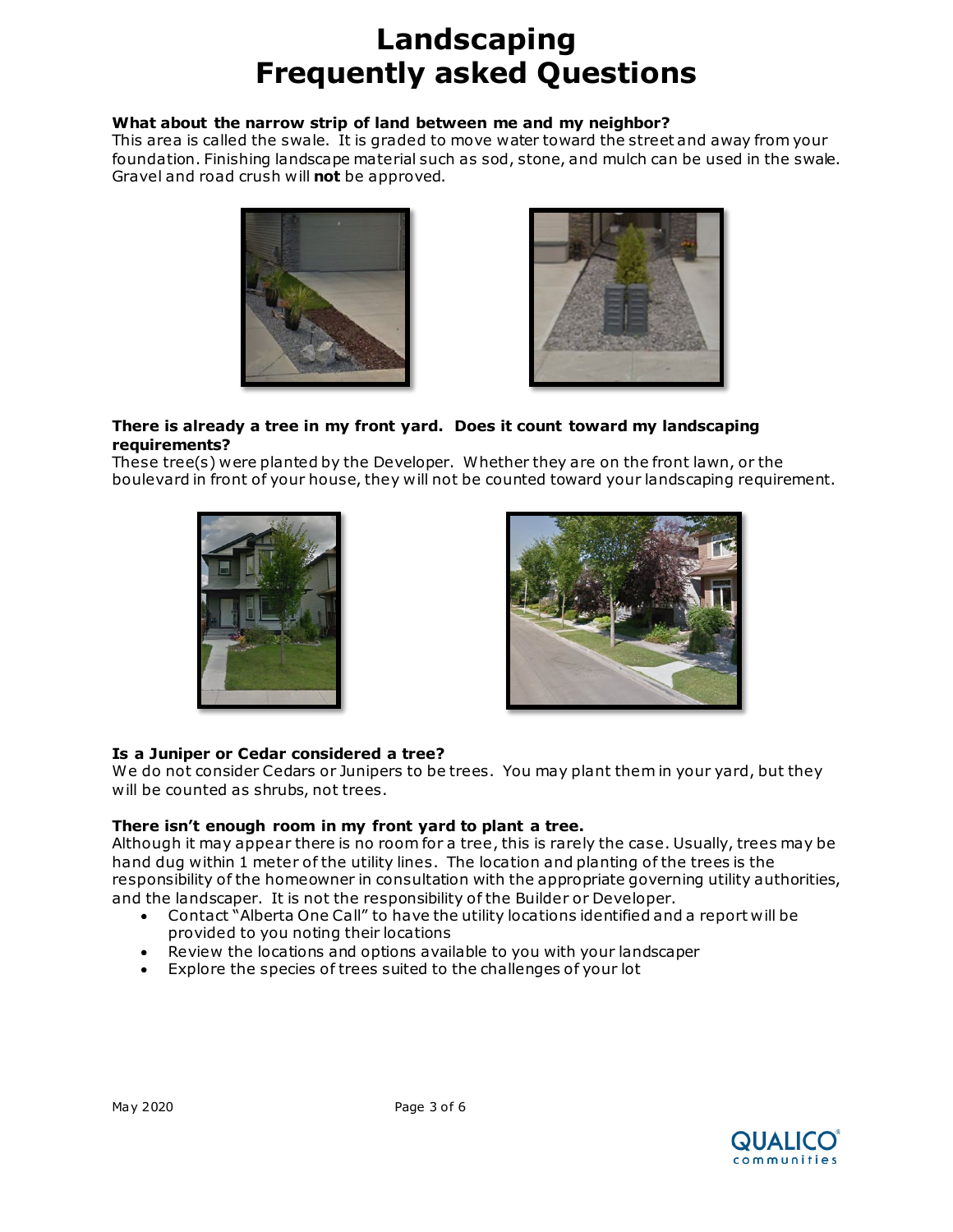### **I have a Pie Lot, what are the landscaping requirements?**

Pie lots are not required to have sod or a tree, but do require shrub, see your community landscaping guidelines for details. You can choose the sod, shrubs and tree option.

### **Can I use grass seed in my front yard?**

No, grass seed, in any application is not permitted. Sod must be installed prior to inspection in order to receive final approval for your landscaping.

### **Can I use artificial turf instead of sod in the front yard?**

Artificial (synthetic) turf may be used. It is up the homeowner to ensure the contractor prepares the base and rough grade properly. Artificial turf must have a distinct border (rock, concrete, edging) when bordering natural sod, or a different type/color/style of synthetic grass.





This **would** pass inspection This would **not** pass inspection

# **What if my landscaping dies or becomes unhealthy before the inspection takes place?**

Only healthy plant material will pass inspection. Dead or dying trees or shrubs will not pass. Sod that is patchy or dying will not pass.





This **would** pass inspection This would **not** pass inspection

# **What if I fail my landscaping inspection?**

If your first inspection fails, we will do a second inspection at no cost. A \$150 fee will be deducted from the landscaping deposit for each additional inspection.

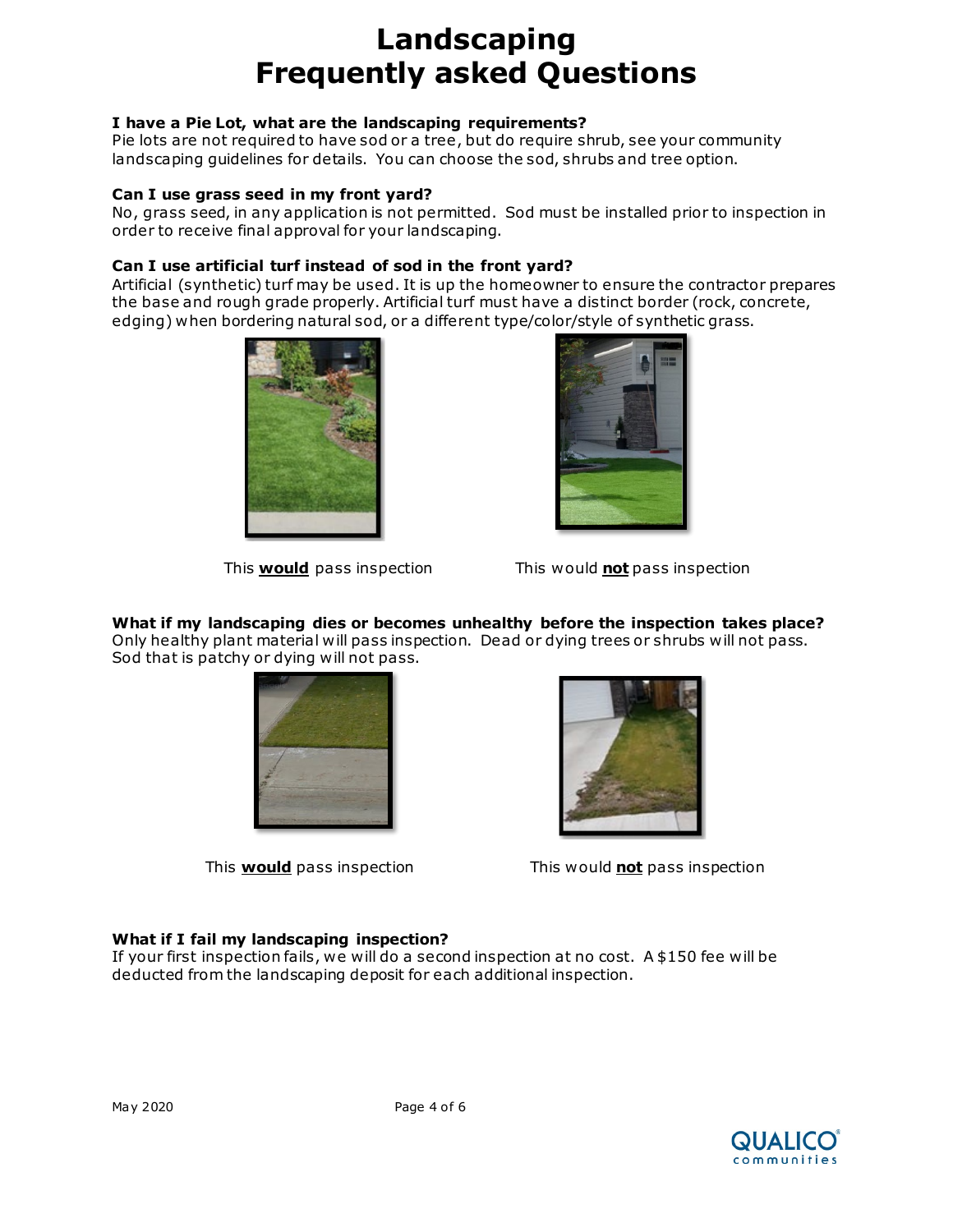### **There is a boulevard in front of my house between the sidewalk and the curb. Who is responsible for maintaining that area?**

The boulevard is owned by the municipality, the homeowner is responsible for maintenance. Questions regarding boulevard trees should be directed to the municipality.

### **My neighbor's tree doesn't meet the minimum requirements and they received their deposit back, why didn't I?**

We endeavor to apply the requirements consistently and objectively and consider all other elements and whether they meet or exceed the minimum standards set out in the landscaping guidelines. Inspections conducted on properties other than your own, will not be discussed.

#### **My yard looks better than the average yard in my neighborhood, but I failed, Why?**  Requirements in the guidelines are established to ensure a minimum standard of planting throughout the development. Although your landscaping may look better than neighboring properties, the minimum tree and shrub requirements must be met.

# **If I do not to meet the minimum landscaping requirements, what will happen?**

Failure to meet the minimum requirements will result in your deposit being forfeited.

### **Are there any requirements on how and when I should build my fence?**

Fencing is encouraged to be of a similar design and color to the fencing style established in the community, by the Developer. In some cases, chain link fencing may be specified by the Municipality. Fencing does not have to be completed prior to your landscaping inspection. Please refer to your community landscaping requirements for fencing details.

### **If I have any questions about the inspections, who do I contact?**

Your Builder is your contact for all questions regarding landscaping deposits, inspections results, and refunds.

### **What if I don't get my landscaping approved within the year of my rough grade certificate?**

We understand delays can be caused by weather and seasonal issues. If you are having difficulty completing your landscaping within the deadline, contact your Builder and request an extension.